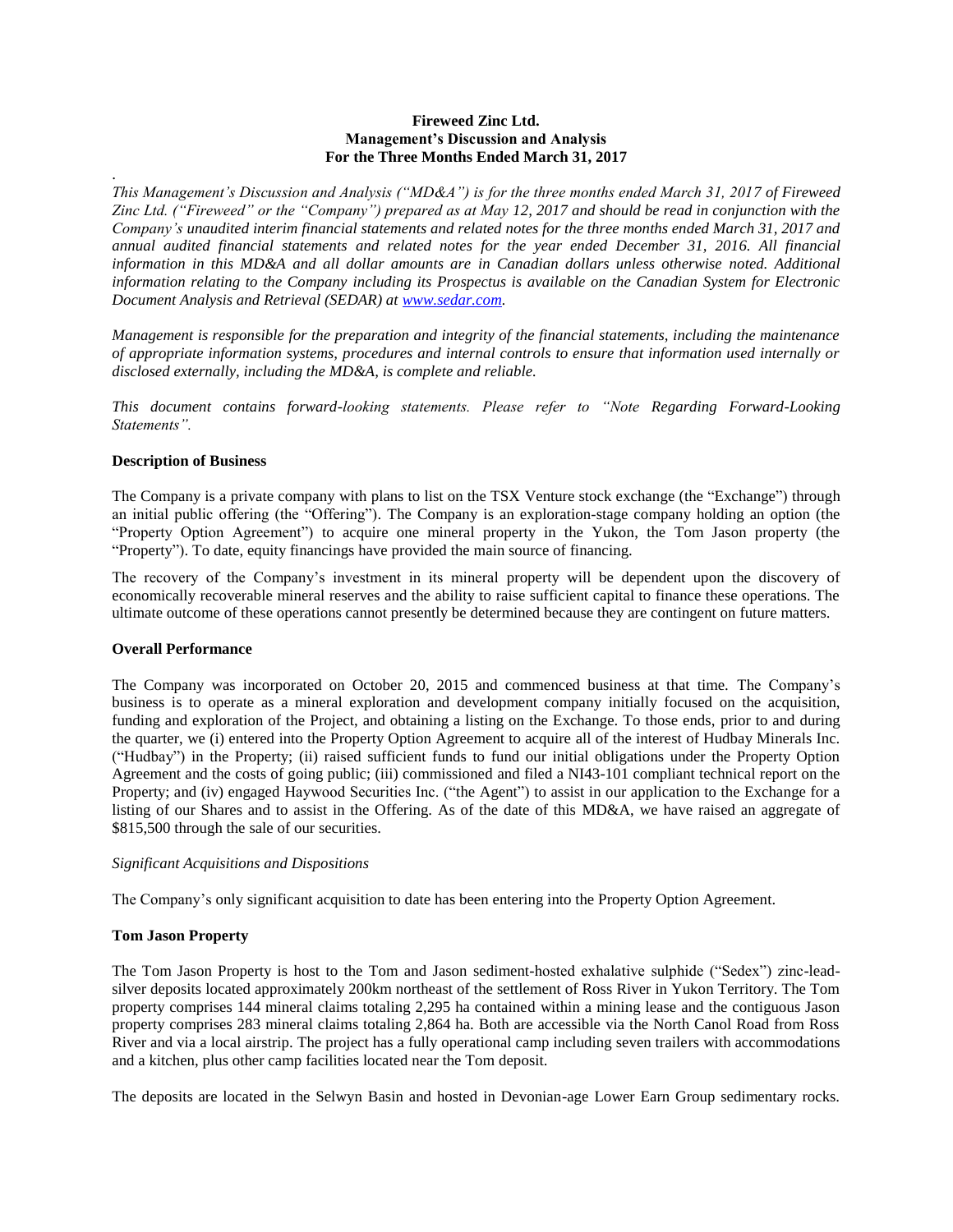Sulphide-barite mineralization occurs in thick stratiform lenses and extends for as much as 1,200m along strike and 450m up and down dip. The main sulphide minerals are sphalerite, galena and tetrahedrite.

The Tom deposits have seen a total of 3,423 meters of underground development, 5,953 meters of underground core drilling in 84 holes, and 27,541 meters of surface core drilling in 128 holes; while at Jason a total of 37,924 meters has been drilled in 128 holes from surface to date. The Tom site has a Class 3 Land Use Permit and a Type B Water Licence. Environmental baseline monitoring of the site, ongoing since 2000, and community relations functions have both been handled professionally and proactively by Hudbay in the past. Fireweed assumes these environmental and community relations functions upon exercise of the Option.

## *Terms of the Agreement*

Fireweed signed the Property Option Agreement with Hudbay for the Property on December 14, 2016. The agreement allows Fireweed to acquire a 100% interest in the Project under the following terms and conditions:

- Two year option with ability to unilaterally exercise after 12 months
- Making payments totaling \$1,000,000 to Hudbay
	- \$100,000 upon signing of the Agreement (paid)
	- \$150,000 on the earlier of Fireweed's IPO or exercise of the Option
	- \$750,000 on the exercise of the Option
- Issuing to Hudbay a quantity of shares equal to 15% of Fireweed's then issued and outstanding shares (on a fully diluted basis but excluding shares issued for acquisitions apart from Tom Jason) upon exercise of the Option
- Incurring aggregate exploration expenditures of at least \$1,000,000 prior to the exercise of the Option, of which at least \$250,000 must be incurred during the first 12 months following the date of the Agreement
- The Jason claims have an underlying 3% NSR which can be bought out for \$5.25 million. There are no underlying royalties on the Tom claims.

## *Historical Resource*

In 2007 a report titled "Technical Report on the Tom and Jason Deposits, Yukon Territory, Canada" was prepared for Hudbay by Scott Wilson Roscoe Postle Associates Inc. and author David W. Rennie, P.Eng. (see Hudbay's profile at [www.sedar.com](http://www.sedar.com/) for a copy of the historical report). This report outlined mineral resources for both the Tom and Jason deposits as follows:

| <b>Tom and Jason Mineral Resources</b> |               |                   |             |         |  |
|----------------------------------------|---------------|-------------------|-------------|---------|--|
|                                        | <b>Tonnes</b> | $\mathbf{Zn}$ (%) | Pb(%)       | Ag(g/t) |  |
| <b>Indicated</b>                       |               |                   |             |         |  |
| Tom                                    | 4,977,000     | 6.65              | 4.36        | 47.77   |  |
| Jason                                  | 1,451,000     | 5.25              | <u>7.42</u> | 86.68   |  |
| <b>Total/Average</b>                   | 6,428,000     | 6.33              | 5.05        | 56.55   |  |
| <b>Inferred</b>                        |               |                   |             |         |  |
| Tom                                    | 13,548,000    | 6.68              | 3.10        | 31.8    |  |
| Jason                                  | 11,000,000    | 6.75              | 3.96        | 36.42   |  |
| <b>Total/Average</b>                   | 24,549,000    | 6.71              | 3.48        | 33.86   |  |

\*The reader is cautioned that a qualified person has not done sufficient work to classify these historical estimates as current resources. The Company has not verified these historical resources and is not treating these historical estimates as current mineral resources. While these estimates were prepared, in accordance with National Instrument 43-101 and the "Canadian Institute of Mining, Metallurgy and Petroleum Standards on Mineral Resources and Mineral Reserves Definition Guidelines" in effect at the time (2007), there is no assurance that they are in accordance with current standards and these resource estimates should not be regarded as consistent with current standards or unduly relied upon as such. Fireweed includes these historical estimates in this document for information purposes as they represent material historical data which have previously been publicly disclosed as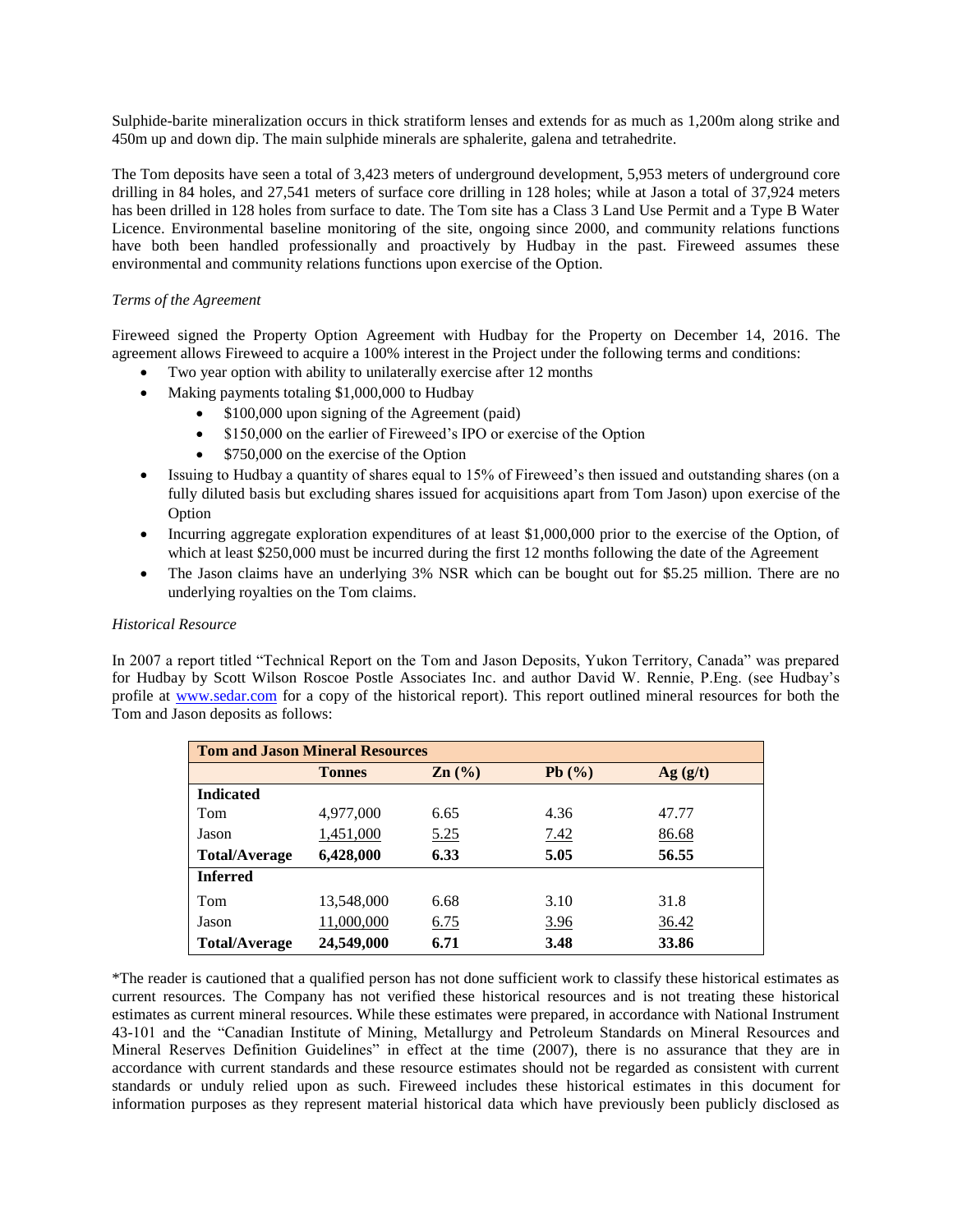noted above. To Fireweed's knowledge, this 2007 Technical Report is the most recent resource estimate available regarding the Tom-Jason Project.

# *Planned Work*

Fireweed plans to complete exploration work in 2017 that will bring the historical resources on both the Tom and Jason deposits to current standards. This will include the re-sampling of some historical core, surveying of drill hole locations and additional drilling to both upgrade the resources and drill other exploration targets on the property. Fireweed then plans to complete a Preliminary Economic Assessment on the Project's economic viability. Other exploration work is planned to delineate possible extensions to the deposits as well as explore other areas of the property for new, undiscovered, mineralization.

For more details on the Tom Jason Property, see the Company's NI43-101 compliant technical report posted on the Company's website at [www.FireweedZinc.com.](http://www.fireweedzinc.com/)

*Brandon Macdonald, P. Geo., CEO and Director of Fireweed Zinc Ltd., and a Qualified Person under the meaning of Canadian National Instrument 43-101, is responsible for the technical information in this MD&A.*

## **Selected Financial Information**

The following table summarizes selected financial data from our unaudited interim financial statements for the quarter, and our audited financial statements for the 12 months ended December 31, 2016, and should be read in conjunction with such statements and related notes as well as information in this MD&A:

| <b>Item</b>                                        | <b>Quarter Ended</b><br><b>March 31, 2017</b> | <b>Fiscal Year Ended</b><br><b>December 31, 2016</b> |  |
|----------------------------------------------------|-----------------------------------------------|------------------------------------------------------|--|
| Revenues                                           | \$ nil                                        | \$ nil                                               |  |
| Expenses                                           | 85,527                                        | 88,639                                               |  |
| Net Loss                                           | 85,527                                        | 88,639                                               |  |
| Net Loss per Share (based on fully diluted shares) | (0.01)                                        | (0.03)                                               |  |
| <b>Current Assets</b>                              | 526,226                                       | 78,177                                               |  |
| <b>Exploration and Evaluation Assets</b>           | 128,502                                       | 101,971                                              |  |
| <b>Total Assets</b>                                | 654,728                                       | 180,148                                              |  |
| <b>Current Liabilities</b>                         | 26,915                                        | 31,808                                               |  |
| <b>Working Capital</b>                             | 499,311                                       | 46,369                                               |  |
| Shareholders' Equity                               | 627,813                                       | 148,340                                              |  |
| Number of Shares Outstanding                       | 9,420,000                                     | 5,700,000                                            |  |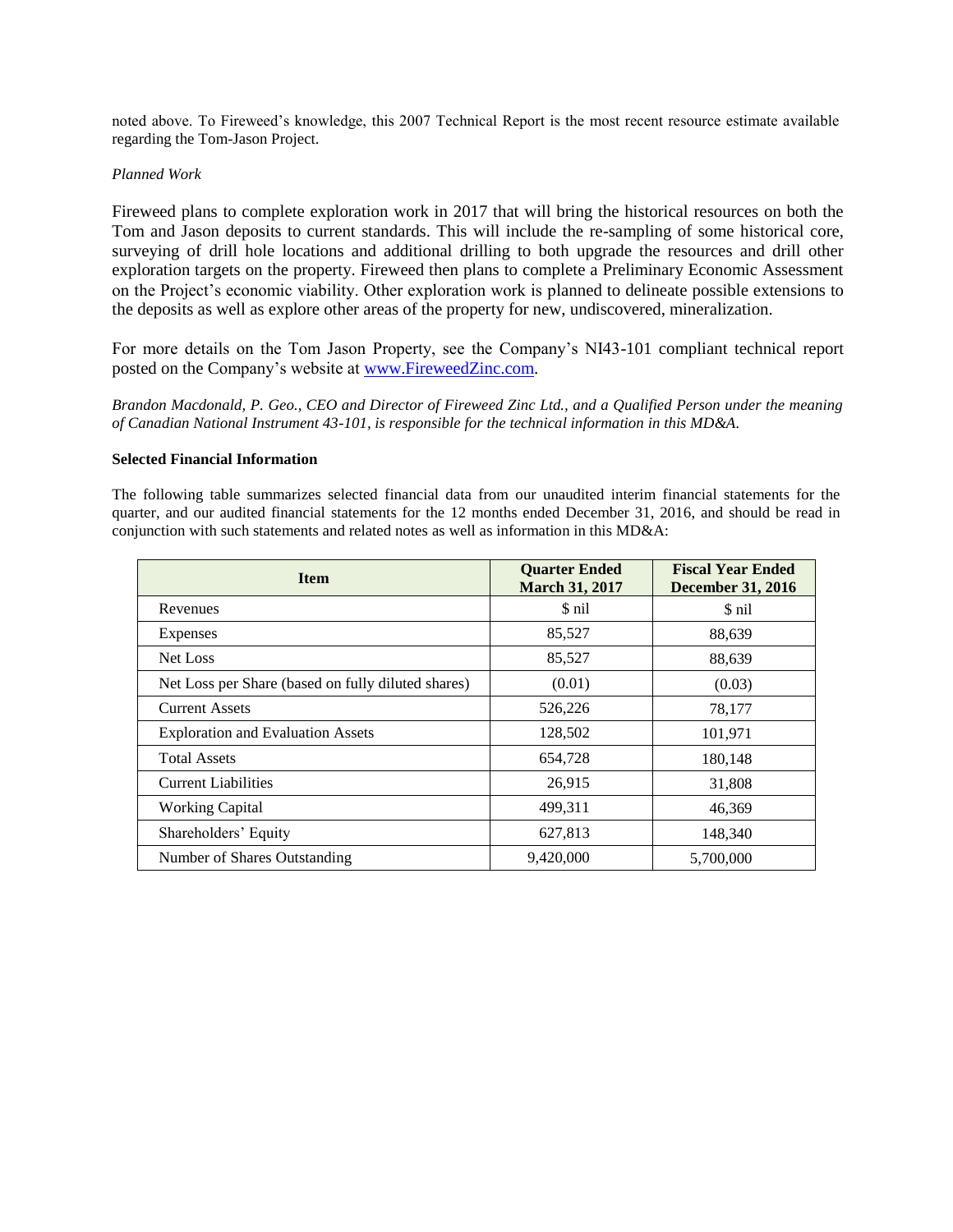# **Summary of Quarterly Results**

|                                                   | Mar 31,<br>2017 | Dec 31,<br>2016 | Sep 30,<br>2016 | Jun 30,<br>2016 | Mar 31.<br>2016          | Dec 31.<br>2015 | Sep 30,<br>2015 | Jun 30,<br>2015 |
|---------------------------------------------------|-----------------|-----------------|-----------------|-----------------|--------------------------|-----------------|-----------------|-----------------|
| Operating<br>expenses                             | (85, 527)       | (180,060)       | (7,286)         | (1,293)         | $\overline{\phantom{0}}$ | (12, 336)       | n/a             | n/a             |
| Net loss                                          | (85, 527)       | (180,060)       | (7,286)         | (1,293)         | ۰                        | (12, 336)       | n/a             | n/a             |
| Basic and diluted<br>earnings (loss)<br>per share | (0.01)          | (0.04)          | (0.00)          | (0.00)          | n/a                      | (0.00)          | n/a             | n/a             |
| Total assets                                      | 654.728         | 180.148         |                 | -               |                          |                 | n/a             | n/a             |
| Shareholders'<br>equity<br>(deficiency)           | 627.813         | 148.340         | (22,100)        | (14, 814)       | (13,521)                 | (13,521)        | n/a             | n/a             |
| Capital stock                                     | 915,500         | 270,500         | 500             | 800             | 800                      | 800             | n/a             | n/a             |
| Deficit                                           | 287.687         | 202,160         | 22,100          | 14.814          | 13.521                   | 13.521          | n/a             | n/a             |

The following table sets forth selected quarterly financial information for each of the last eight quarters with the figures for each quarter in Canadian dollars.

## **Additional Disclosure for Venture Issuers Without Significant Revenue**

Additional disclosure concerning the Company's general and administrative expenses is provided in the Company's Statement of Operations and Comprehensive Loss contained in its unaudited interim financial statements for March 31, 2017, that are available on SEDAR [\(www.sedar.com\)](http://www.sedar.com/).

As of the date of this MD&A, the Company is not a reporting issuer in any jurisdiction.

## **Results of Operations**

During the quarter ended March 31, 2017, the Company incurred a net loss of \$85,527, due primarily to consulting fees of \$31,250, investor relations of \$37,611, and professional fees of \$7,724. During this period the Company issued 3,720,000 shares of its capital to raise \$645,000.

During the quarter ended March 31, 2016, the Company had no activities and no net loss.

During the three months ended March 31, 2017, the Company continued to carry out technical compilation work and planning and preparation activities for the summer 2017 field work. The summer 2017 program will consist of drilling, mapping, field sampling and other activities as described above under Tom Jason Property and in more detail in the Company's NI43-101 compliant Technical Report posted on the Company's website at [www.FireweedZinc.com.](http://www.fireweedzinc.com/)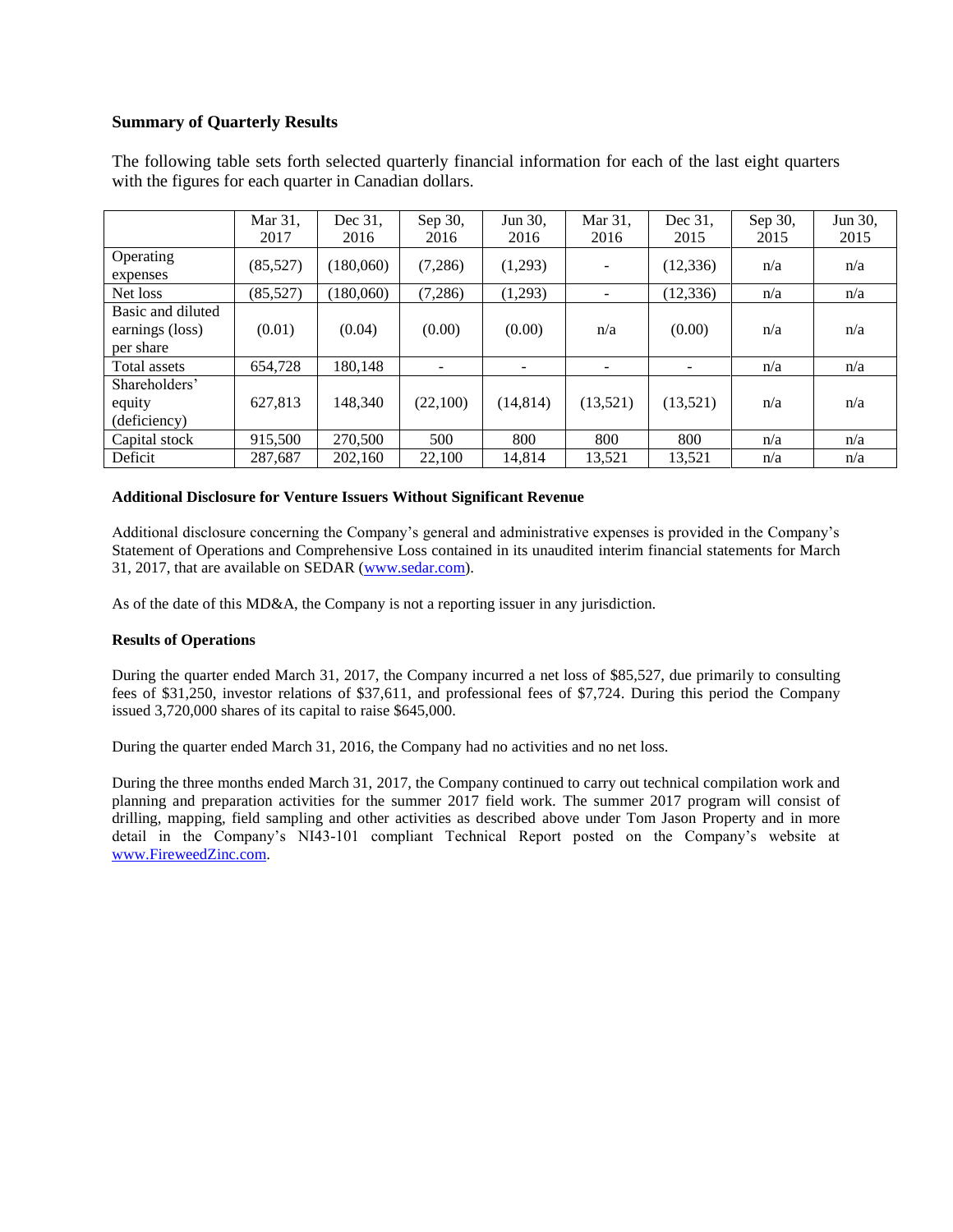## *Use of Proceeds*

As stated in the Company's Prospectus dated May 9, 2017, we estimate we will have the following minimum net funds available to us following closing of the Offering, assuming none of the \$525,000 Over-Allotment Option of the Offering is exercised, and the Agent's Commission is paid in cash:

| <b>Source of Funds</b>               | <b>Funds</b>  |  |  |
|--------------------------------------|---------------|--|--|
| Gross Proceeds of the Offering       | \$3,500,000   |  |  |
| Less: Agent's Commission             | $(\$210,000)$ |  |  |
| Agent's Corporate Finance Fee        | $(\$50,000)$  |  |  |
| <b>Remaining Offering Costs</b>      | (\$144,750)   |  |  |
| Net Proceeds of the Offering         | \$3,095,250   |  |  |
| Working Capital as of April 30, 2017 | \$455,597     |  |  |
| <b>Net Funds Available</b>           | \$3,550,847   |  |  |

For details please see the Company's Prospectus posted on the Company's website at [www.FireweedZinc.com.](http://www.fireweedzinc.com/)

## **Liquidity and Capital Resources**

The Company manages its capital to maintain its ability to continue as a going concern and to provide returns to shareholders and benefits to other stakeholders. The capital structure of the Company consists of cash and cash equivalents and equity comprised of issued share capital and deficit.

The Company manages its capital structure and makes adjustments to it in light of economic conditions and financial needs. The Company, upon approval from its Board of Directors, will balance its overall capital structure through new share issues or by undertaking other activities as deemed appropriate under the specific circumstances.

The Company is not subject to externally imposed capital requirements as at March 31, 2017.

# *Working Capital*

As of March 31, 2017, the Company had positive working capital of \$499,311 (December 31, 2016 - \$46,369).

## *Cash*

On March 31, 2017, we had cash of \$493,689. Management of cash balances is conducted in-house based on internal investment guidelines. Cash is deposited with major Canadian financial institutions. Cash required for immediate operations is held in a checking account. Excess funds may be invested in conservative money market instruments that bear interest and carry a low degree of risk. Some examples of instruments in which we may invest its cash are treasury bills, money market funds, bank guaranteed investment certificates and bankers' acceptance notes. The objective of these investments is to preserve funds for the use in and advancement of the Company's business.

## *Cash Used in Operating Activities*

Net cash used in operating activities during the three months ended March 31, 2017 was \$118,111 (2016 - \$nil). Cash was mostly spent on legal fees, consulting fees, investor relation expenses and general and administrative costs.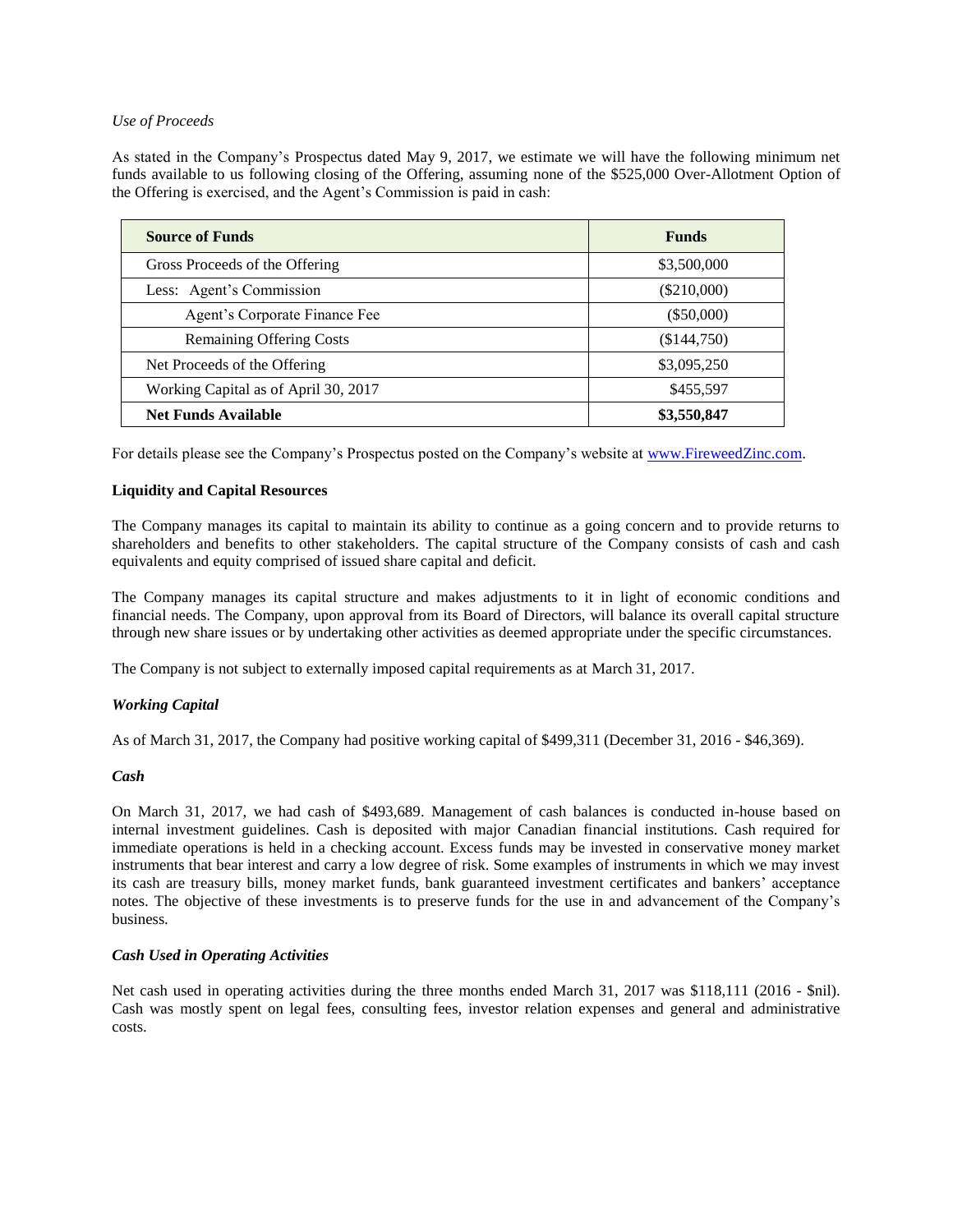## *Cash Used in Investing Activities*

Total cash used in investing activities during the three months ended March 31, 2017 was \$25,414 (2016 - \$nil), related to Property report and related costs.

## *Cash Generated by Financing Activities*

Total net cash generated by financing activities during the three months ended March 31, 2017 was \$565,000 (2016 - \$nil), which consisted of funds obtained through the issuance of 3,720,000 shares (\$80,000 was received in the prior year).

## *Requirement of Additional Equity Financing*

The Company has relied primarily on equity financings for all funds raised to date for its operations, and will need more funds to explore and develop the Property in the future. Until it starts generating profitable operations from exploration, development and sale of minerals, the Company intends to continue relying upon the issuance of securities to finance its operations and acquisitions.

## *Outstanding Share Data*

Our authorized share capital consists of an unlimited number of common shares without par value.

At March 31, 2017, there were 9,420,000 shares issued and outstanding (5,700,000 at December 31, 2016), which were issued for aggregate consideration of \$815,500.

As of the date of this MD&A there are 9,420,000 shares issued and outstanding.

## *Critical Accounting Estimates*

Our significant accounting policies are presented in Note 4 of the audited financial statements for the year ended December 31, 2016. Note 4 provides that the preparation of the Company's financial statements in conformity with IFRS requires management to make judgments, estimates and assumptions that affect the reported amounts of assets, liabilities and contingent liabilities at the date of the financial statements and reported amounts of expenses during the reporting period. Actual outcomes could differ from these estimates. These financial statements include estimates that, by their nature, are uncertain. The impacts of such estimates are pervasive throughout the financial statements, and may require accounting adjustments based on future occurrences. Revisions to accounting estimates are recognized in the period in which the estimate is revised and future periods if the revision affects both current and future periods. These estimates are based on historical experience, current and future economic conditions and other factors, including expectations of future events that are believed to be reasonable under the circumstances.

Information about significant areas of estimation uncertainty in applying accounting policies that have the most significant effect on the amounts recognized in the financial statements are noted below.

## *Key sources of estimation uncertainty*

## Exploration and evaluation assets

Exploration and evaluation costs are initially capitalized as intangible exploration assets with the intent to establish commercially viable reserves. The Company is required to make estimates and judgments about the future events and circumstances regarding whether the carrying amount of intangible exploration assets exceeds its recoverable amount. Recoverability is dependent on various factors, including the discovery of economically recoverable reserves, the ability of the Company to obtain the necessary financing to complete the development and upon future profitable production or proceeds from the disposition of the exploration and evaluation assets themselves. Additionally, there are numerous geological, economic, environmental and regulatory factors and uncertainties that could impact management's assessment as to the overall viability of its properties or the ability to generate future cash flows necessary to cover or exceed the carrying value of the Company's exploration and evaluation assets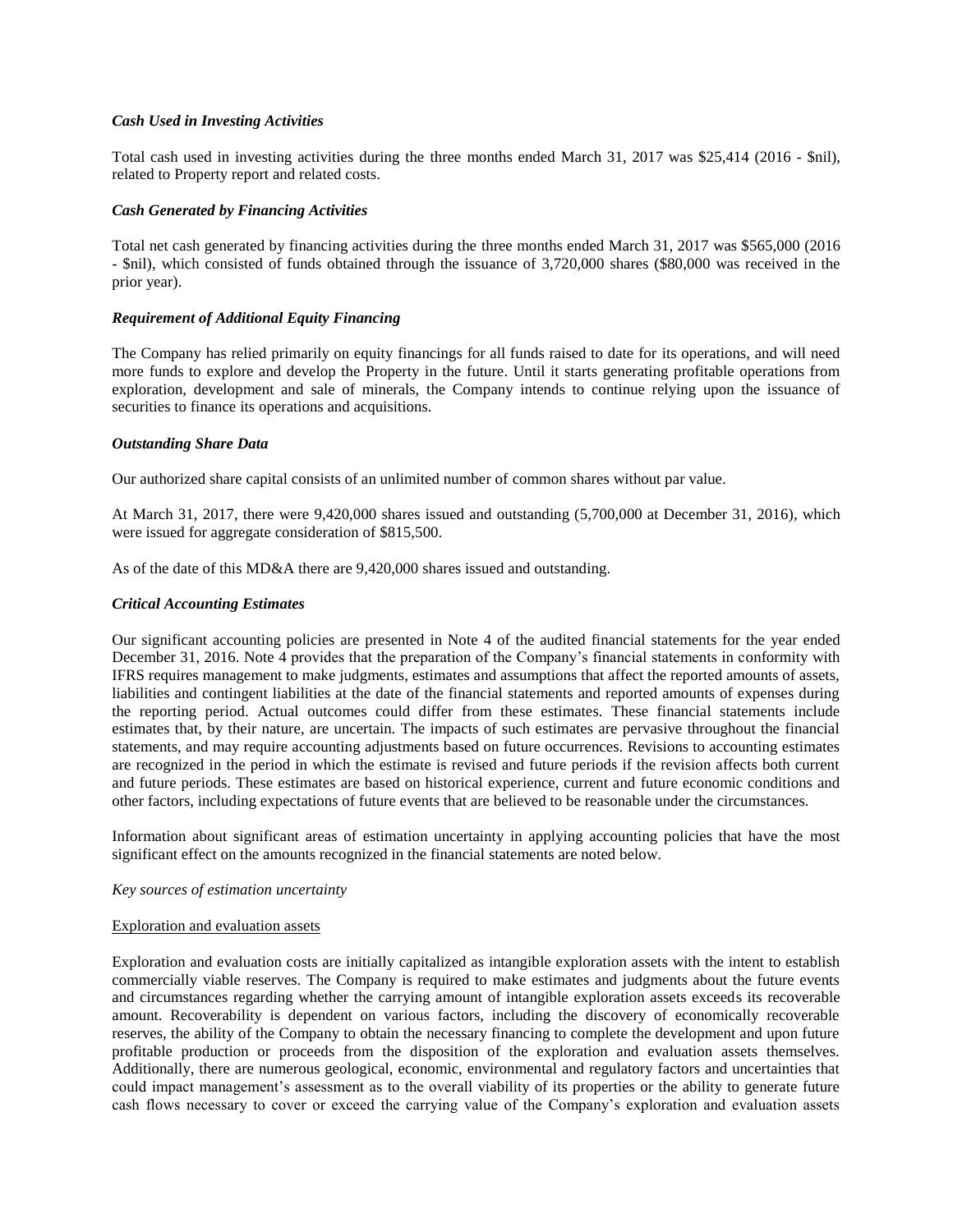properties. As the Company has not initiated field work on its Project, it is not in a position to determine the circumstances pertaining to future events in this regard.

#### Deferred tax assets and liabilities

The measurement of a deferred tax provision is subject to uncertainty associated with the timing of future events and changes in legislation, tax rates and interpretations by tax authorities. The estimation of taxes includes evaluating the recoverability of deferred tax assets based on an assessment of the Company's ability to utilize the underlying future tax deductions against future taxable income prior to expiry of those deductions. Management assesses whether it is probable that some or all of the deferred income tax assets will not be realized. The ultimate realization of deferred tax assets is dependent upon the generation of future taxable income, which in turn is dependent upon the successful discovery, extraction, development and commercialization of mineral reserves. To the extent that management's assessment of the Company's ability to utilize future tax deductions changes, the Company would be required to recognize more or fewer deferred tax assets, and future tax provisions or recoveries could be affected.

#### *Financial instruments*

#### Financial assets

The Company classifies its financial assets into one of the following categories, depending on the purpose for which the asset was acquired. The Company's accounting policy for each category is as follows:

*Fair value through profit or loss* – This category comprises derivatives, or assets acquired or incurred principally for the purpose of selling or repurchasing it in the near term. They are carried in the statement of financial position at fair value with changes in fair value recognized in profit or loss.

*Loans and receivables* – These assets are non-derivative financial assets with fixed or determinable payments that are not quoted in an active market. They are carried at cost less any provision for impairment. Individually significant receivables are considered for impairment when they are past due or when other objective evidence is received that a specific counterparty will default.

*Held-to-maturity investments* – These assets are non-derivative financial assets with fixed or determinable payments and fixed maturities that the Company's management has the positive intention and ability to hold to maturity. These assets are measured at amortized cost using the effective interest method. If there is objective evidence that the investment is impaired, determined by reference to external credit ratings and other relevant indicators, the financial asset is measured at the present value of estimated future cash flows. Any changes to the carrying amount of the investment, including impairment losses, are recognized in profit or loss.

*Available-for-sale* – Non-derivative financial assets not included in the above categories are classified as availablefor-sale. They are carried at fair value with changes in fair value recognized directly in accumulated other comprehensive (income) loss. Where a decline in the fair value of an available-for-sale financial asset constitutes objective evidence of impairment, the amount of the loss is removed from equity and recognized in profit or loss. All financial assets except for those at fair value through profit or loss are subject to review for impairment at least at each reporting date. Financial assets are impaired when there is any objective evidence that a financial asset or a group of financial assets is impaired. Different criteria to determine impairment are applied for each category of financial assets, which are described above.

#### Financial liabilities

The Company classifies its financial liabilities into one of two categories, depending on the purpose for which the liability was acquired. The Company's accounting policy for each category is as follows:

*Fair value through profit or loss* – This category comprises derivatives, or liabilities acquired or incurred principally for the purpose of selling or repurchasing it in the near term. They are carried in the statement of financial position at fair value with changes in fair value recognized in profit or loss.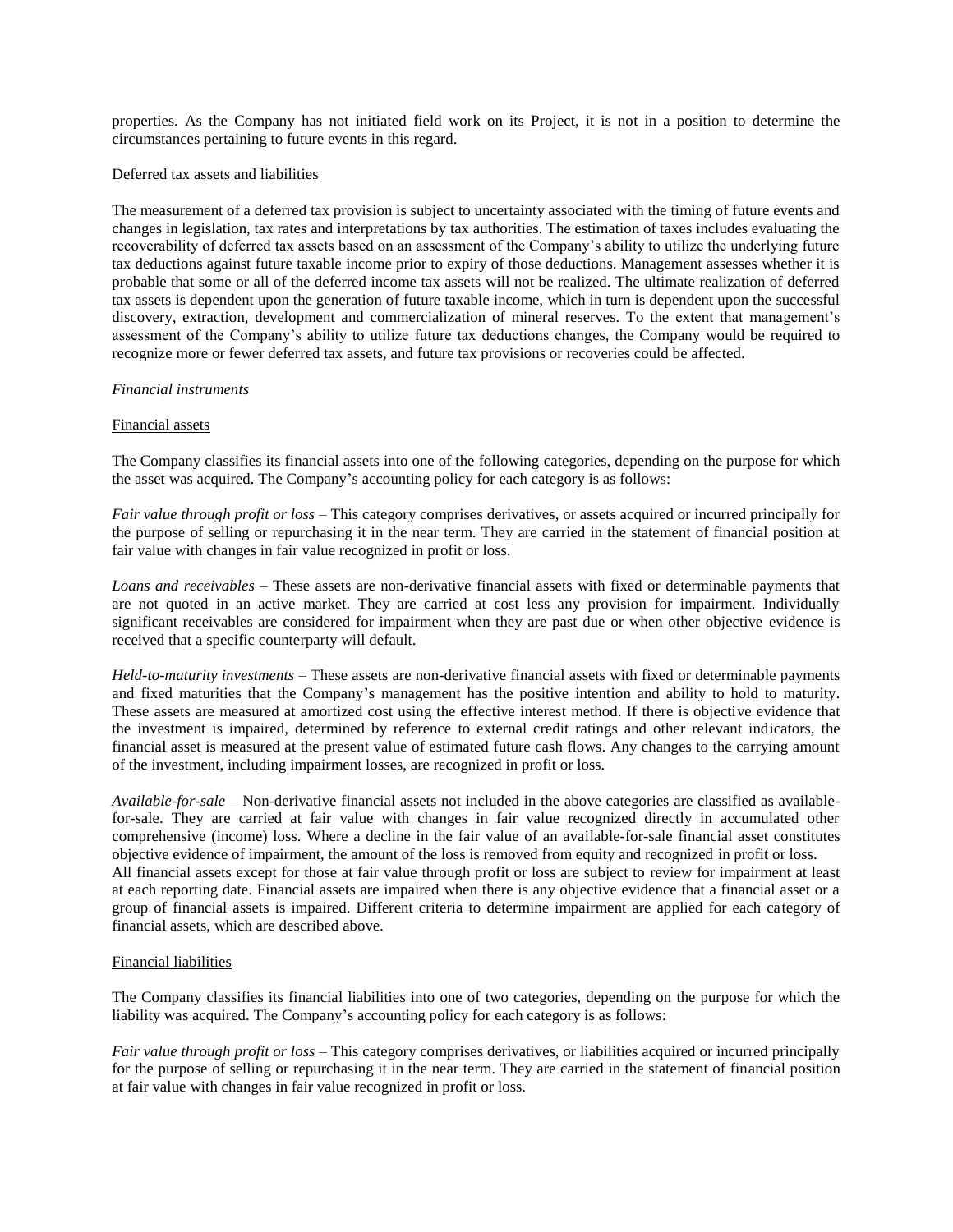*Other financial liabilities* – This category comprises liabilities initially recognized at fair value less directly attributable transaction costs. Subsequently, they are measured at amortized cost using the effective interest method.

The Company has classified its cash as fair value through profit and loss. The Company's receivables are classified as loans and receivables. The Company's accounts payable and accrued liabilities are classified as other financial liabilities. Refer to Note 10 for additional details.

## Capital stock

Common shares are classified as shareholders' equity. Incremental costs directly attributable to the issue of common shares and stock options are recognized as a deduction from equity. Common shares issued for consideration other than cash, are valued based on their market value at the date the shares are issued.

The Company has adopted a residual value method with respect to the measurement of shares and warrants issued as private placement units. The residual value method first allocates value to the more easily measurable component based on fair value and then the residual value, if any, to the less easily measurable component. The Company considers the fair value of common shares issued in the private placements to be the more easily measurable component and the common shares are valued at their fair value, as determined by the closing market price on the announcement date. The balance, if any, is allocated to the attached warrants. Any fair value attributed to the warrants is recorded as reserves.

## *New standards and interpretations not yet adopted*

Certain new standards, interpretations, amendments and improvements to existing standards were issued by the IASB or IFRIC that are mandatory for future accounting periods. The following have not yet been adopted by the Company and are being evaluated to determine their impact.

- IFRS 9: New standard that replaced IAS 39 for classification and measurement, tentatively effective for annual periods beginning on or after January 1, 2018.
- IFRS 16, Leases: New standard to establish principles for recognition, measurement, presentation and disclosure of leases with an impact on lessee accounting, effective for annual periods beginning on or after January 1, 2019.

## *Transactions with Related Parties*

For the period ended March 31, 2017, the Company paid \$22,500 (2016 - \$nil) of consulting fees to a company controlled by an officer and a director of the Company. As at March 31, 2017, \$8,323 (December 31, 2016 - \$14,308) owing to officers/directors was included in accounts payable and accrued liabilities for expense reimbursements. These payables are unsecured, non-interest bearing and are expected to be repaid under normal trade terms.

## *Off-Balance Sheet Arrangements*

The Company has no off-balance sheet arrangements.

## *Additional Disclosure for Junior Issuers*

The Company has had negative cash flow since its inception, and it expects to continue to have negative cash flow for the foreseeable future. We expect the net proceeds of the Offering, together with our currently available cash on hand will be sufficient to fund our operations for at least 12 months following the Closing Date. To date the Company has not carried out any exploration work on the Property except desk research and planning activities in preparation for work on the property this summer. All costs relating to the acquisition and exploration of the Property are capitalized and reported in the Statements of Financial Position for the quarter. For details see the Company's Prospectus posted on the Company's website [www.FireweedZinc.com](http://www.fireweedzinc.com/) and the interim Financial Statements for the quarter.